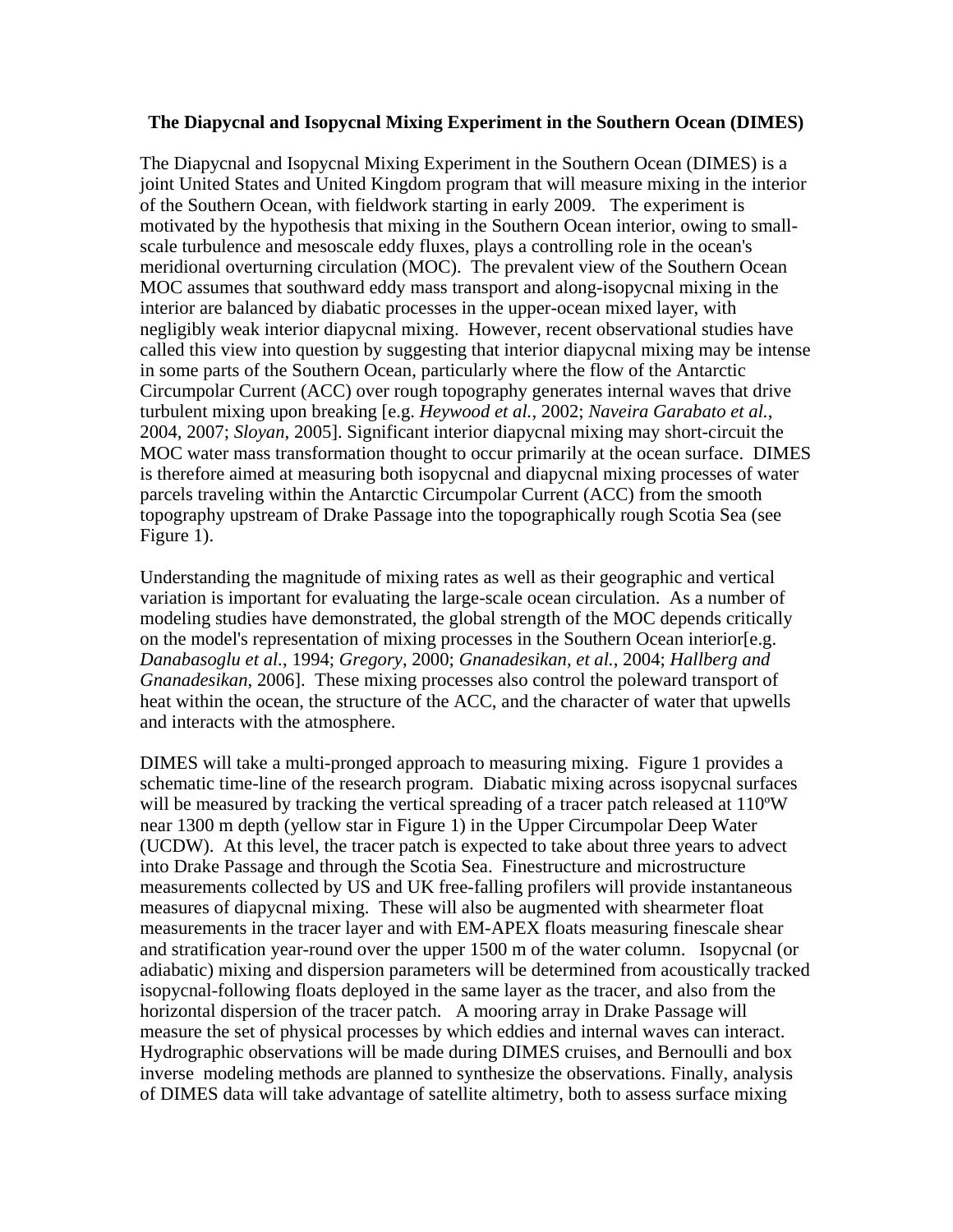processes and also to evaluate how observations are distributed relative to the meandering dynamical features of the Southern Ocean. The Los Alamos National Laboratory Parallel Ocean Program (POP) and the National Oceanography Centre, Southampton OCCAM have been used to plan the experiment and will be used to further guide it and to interpret the results.

DIMES offers a range of opportunities for complementary work. The DIMES research cruises will visit remote parts of the southeastern Pacific, presenting opportunities for surface drifter and Argo float deployment. DIMES will deploy a major sound source array in the Antarctic Circumpolar Current region that could support ancillary float programs or permit the deployment of additional RAFOS-enabled Argo floats. Complementary efforts aimed at improving measurements and assimilation of meteorology and surface fluxes would be especially welcome as a means to better assess surface diabatic transformation processes. Further, DIMES research cruises hold great potential for biogeochemical measurements in a remote region of high biogeochemical importance, within an extraordinarily well characterized physical environment.

Ultimately, the DIMES experiment should provide results for improving the representation of mixing processes in numerical models of the ocean and climate. Modeling efforts funded as part of DIMES focus on issues specific to the field program but do not cover hypothesis-driven modeling of the circulation or detailed testing of mixing parameterizations in climate models. The DIMES project team welcomes interactions with modeling groups interested in these activities. The DIMES website is: http://dimes.ucsd.edu/

## *Acknowledgments*

Mathew Maltrud (LANL) and Julie McClean (SIO) have conducted dispersion studies with POP, and Andrew Coward, Mei-Man Lee and Beverly de Cuevas (NOC) have done such studies with OCCAM. DIMES is funded by the National Science Foundation in the U.S. and by the National Environment Research Council and the British Antarctic Survey in the U.K.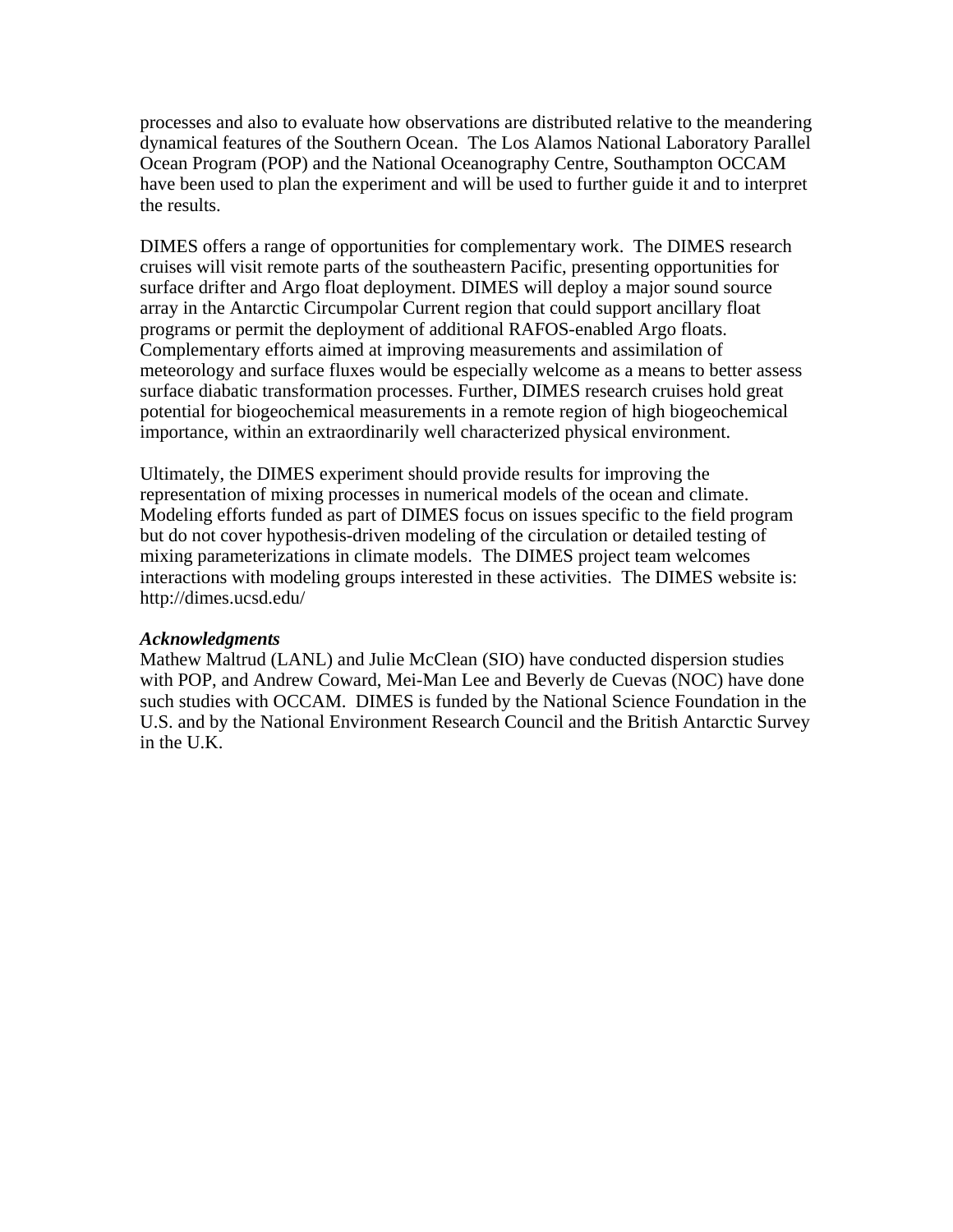## **References**

Danabasoglu, G, J. C. McWilliams, and P. R.. Gent (1994). The role of mesoscale tracer transports in the global ocean circulation*, Science* **264**, 1123-1126.

Gnanadesikan, A., J.P. Dunne, R.M. Key, K. Matsumoto, J.L. Sarmiento, R.D. Slater and P.S. Swath (2004), Ocean ventilation and biogeochemical cycling: Understanding the physical mechanisms that produce realistic distributions of tracers and productivity , *Global Biogeochemical Cyc.*, GB4010, doi:10.1029/2003GB002097.

Gregory, J.M., (2000). Vertical heat transports in the ocean and their effect on timedependent climate change, *Clim. Dyn.* **16**, 501-515.

Hallberg, R. and A. Gnanadesikan, (2006). The role of eddies in determining the structure and response of the wind-driven southern hemisphere overturning: Results from the Modeling Eddies in the Southern Ocean (MESO) project, *J. Phys. Oceanogr.*, 36, 2232- 2252.

Heywood, K. J., A. C. Naveira Garabato and D. P. Stevens, (2002). High mixing rates in the abyssal Southern Ocean, *Nature* **415**, 1011-1014.

Naveira Garabato, A. C., K. L. Polzin, B. A. King,, K. J. Heywood and M. Visbeck (2004). Widespread intense turbulent mixing in the Southern Ocean, *Science* **303**, 210- 213.

Naveira Garabato, A. C., D. P. Stevens, A. J. Watson and W. Roether (2007). Shortcircuiting of the overturning circulation in the Antarctic Circumpolar Current, *Nature* **447**, 194-197.

Sloyan, B., M. (2005). Spatial variability of mixing in the Southern Ocean, *Geophys. Res. Lett.* 32, L18603.

Authors: The DIMES PIs. In the U.S.: Sarah T. Gille (Scripps Institution of Oceanography, sgille@ucsd.edu), Kevin Speer, Peter Lazarevich, and Louis St. Laurent (Florida State University), James R. Ledwell, Timothy F. Duda,, John M. Toole, W. Brechner Owens and Joseph H. LaCasce (Woods Hole Oceanographic Institution), James B. Girton and Luc Rainville (University of Washington). In the U.K.: Alberto C. Naveira Garabato, Harry L. Bryden, Brian A. King, and David A. Smeed (National Oceanography Centre), Andrew J. Watson, Karen J. Heywood, David P. Stevens, and Marie-Jose Messias (University of East Anglia), Michael P. Meredith and Emily F. Shuckburgh (British Antarctic Survey), and Mark E. Inall (Scottish Association for Marine Science).